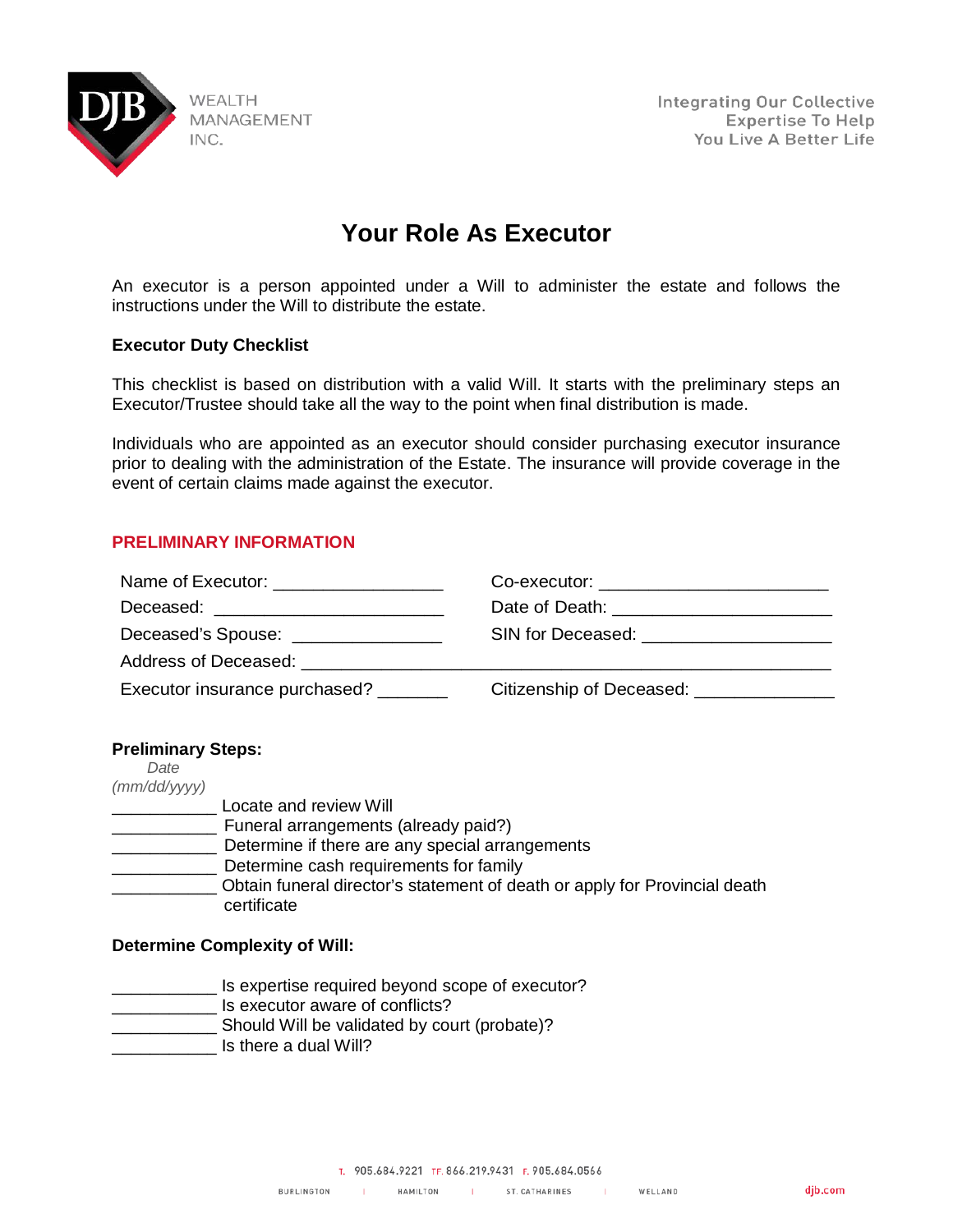# **Contact Beneficiaries and Family Advisors (Lawyer, Accountant, Planner):**

- Set up meeting with family members & family advisors
- **EXECUTE:** Gather preliminary information for meeting
- Meeting and note information gathered

#### **Interview Beneficiaries:**

- **Collect relevant papers and information**
- \_\_\_\_\_\_\_\_\_\_\_ Advise beneficiaries of realities of estate administration timing e.g. tax issues, litigation etc.
- \_\_\_\_\_\_\_\_\_\_\_ Determine families' financial needs
- \_\_\_\_\_\_\_\_\_\_\_ Document meeting
- 

# **Establish An Estate Account:**

- \_\_\_\_\_\_\_ Note all particulars about banking Freeze accounts
- **Determine if accounts are joint**
- \_\_\_\_\_\_\_\_\_\_\_ Determine if there is a safety deposit box
- \_\_\_\_\_\_\_\_\_\_\_ List contents of safety deposit box
- \_\_\_\_\_\_\_\_\_\_\_ Obtain bank requirements to deal with accounts
- **EXECUTE:** Determine if funds available to pay funeral expenses
- Determine location of passwords for electronic banking transactions

#### **Locate Important Documents:**

Locate and obtain title documents for real property, mortgages, Investments & insurance documents

## **Notify Beneficiaries of the Estate:**

- **\_\_\_\_\_\_** Determine if any difficulty in identifying charitable organization etc.
- \_\_\_\_\_\_\_\_\_\_\_ Notify charities of charitable bequests (and regulators where required)
- \_\_\_\_\_\_\_\_\_\_\_ Notify beneficiaries of benefits to be received under the Will
- \_\_\_\_\_\_\_\_\_\_\_ Notify residual beneficiaries and provide a copy of the Will

## **Set Up A Diary Of Time Limitations:**

- \_\_\_\_\_\_\_\_\_\_\_ Expiry of dependent relief claims
- In Ontario claims by spouse election to be made within 6 months
- **\_\_\_\_\_\_\_\_\_** Final date to file tax returns (Personal, Estate, Rights and Things)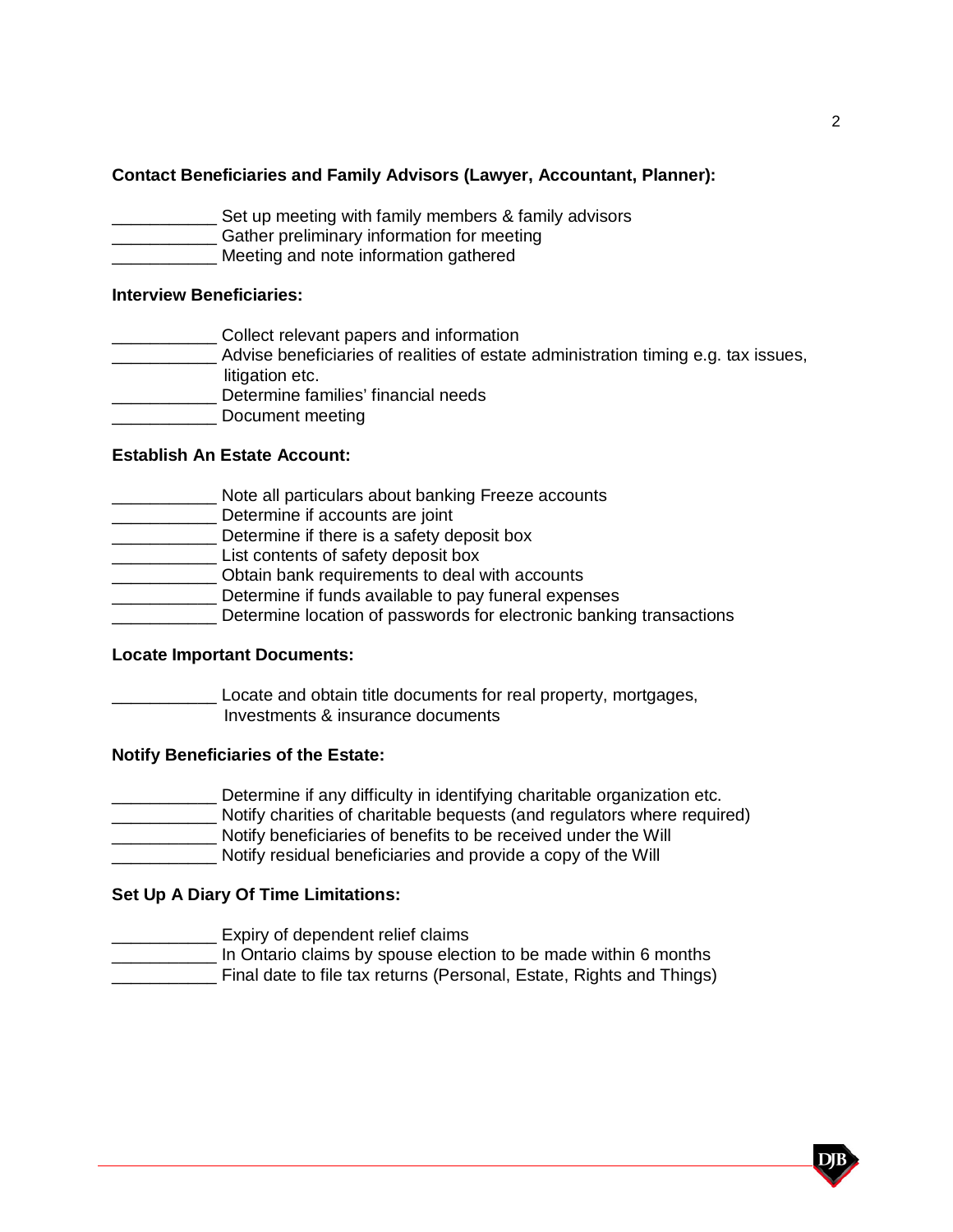# **IMMEDIATE ACTION**

# **1. Business interest and investments**

- \_\_\_\_\_\_\_\_\_\_\_ Where operating business, if deceased sole or controlling shareholder take control of operations and ensure operations can continue or obtain manager **EXECUTE:** Arrange for a review of investment portfolio
- **\_\_\_\_\_\_\_\_\_\_** Make appropriate decisions regarding investments to yield favourable outcome

## **2. Real Estate**

**EXECTE 2018** Review adequacy of property insurance coverage and alter if necessary \_\_\_\_\_\_\_\_\_\_\_ If deceased lived in rental premises alone, terminate lease or arrange sublet If premises vacant, arrange for protection and supervision of real estate

#### **3. Insurance**

Arrange for appropriate home, auto and personal effects insurance Determine if there is life, mortgage, accidental death or credit insurance

# **4. Inventory**

Take from home and business an inventory and custody of the following:

- \_\_\_\_\_\_\_\_\_\_\_ Cash on hand
- \_\_\_\_\_\_\_\_\_\_\_ Securities
- \_\_\_\_\_\_\_\_\_\_\_ Jewelry and other valuables
- \_\_\_\_\_\_\_\_\_\_\_ Real estate deed and mortgage documents
- **EXALGE 20** Other documents of potential value

## **5. Protect Assets**

**EXECUTE:** Secure assets to a place of safekeeping

**Example 2** secure vacant property (change locks)

# **6. Mortgages & Loans Receivable**

\_\_\_\_\_\_\_\_\_\_\_ Notify payor

- \_\_\_\_\_\_\_\_\_\_\_ Collect on mortgage/loans
- Determine if mortgage/loan insurance available

## **7. Rental Properties**

- Write tenants to redirect rent for rental properties
- \_\_\_\_\_\_\_\_\_\_\_ Determine if insurance and property taxes are in good order
- **\_\_\_\_\_\_\_\_\_\_\_\_\_\_** If leased premises, with tenants, give notice if necessary for termination
- Provide new contact information to tenants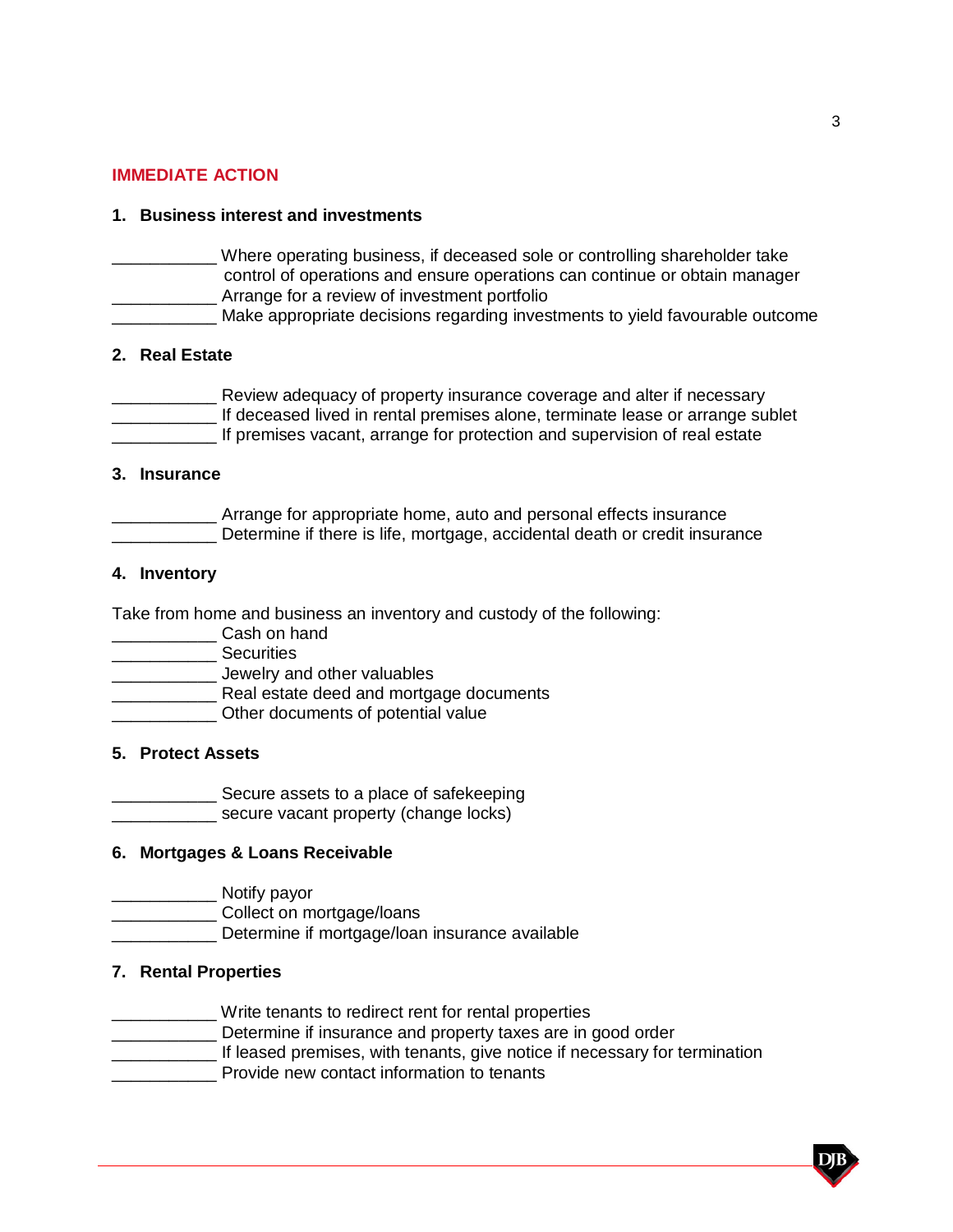# **8. Brokerage Accounts**

- \_\_\_\_\_\_\_\_\_\_\_ Cancel open orders, if required
- \_\_\_\_\_\_\_\_\_\_\_ Request statements to be forwarded
- \_\_\_\_\_\_\_\_\_\_\_ Obtain list of assets held with original cost information and value at date of death

# **9. Digital and Social Media Accounts**

Determine if the testator left a memo as to digital accounts and access

*If yes:*

\_\_\_\_\_\_\_\_\_\_\_ Use password to access, and deal with digital accounts according to Will instructions if addressed in Will

*If no:*

- \_\_\_\_\_\_\_\_\_\_\_ Check with administrator if password protected and password unknown and determine access
- **EXALGE THE TAKE INVERTOR OF DIGITAL ACCOUNTS**
- **EXECUTE:** Determine any liabilities relating to digital accounts
- **LECT** Close any digital accounts where account is of no further use and no liability exits

# **10. Digital Assets**

- **Determine if the testator left a memo as to digital assets and access**
- **\_\_\_\_\_\_\_\_\_\_\_\_** Gain access to digital assets and do back up where appropriate
- Determine if there truly is an asset

## *If yes:*

**EXECUTE:** Determine what access rights can be passed on and how and determine the value if ascertainable **EXECTE ADDE CONTROLLER CONTROLLER CONTROLLER** \_\_\_\_\_\_\_\_\_\_\_ Determine whether personal information should be protected to preserve the privacy of the deceased eg: photos

# **11. Pets**

\_\_\_\_\_\_\_\_\_\_\_ Determine if Will provides for care of pet Determine caregiver, if none make arrangements with local Humane Society/Shelter or rescue organization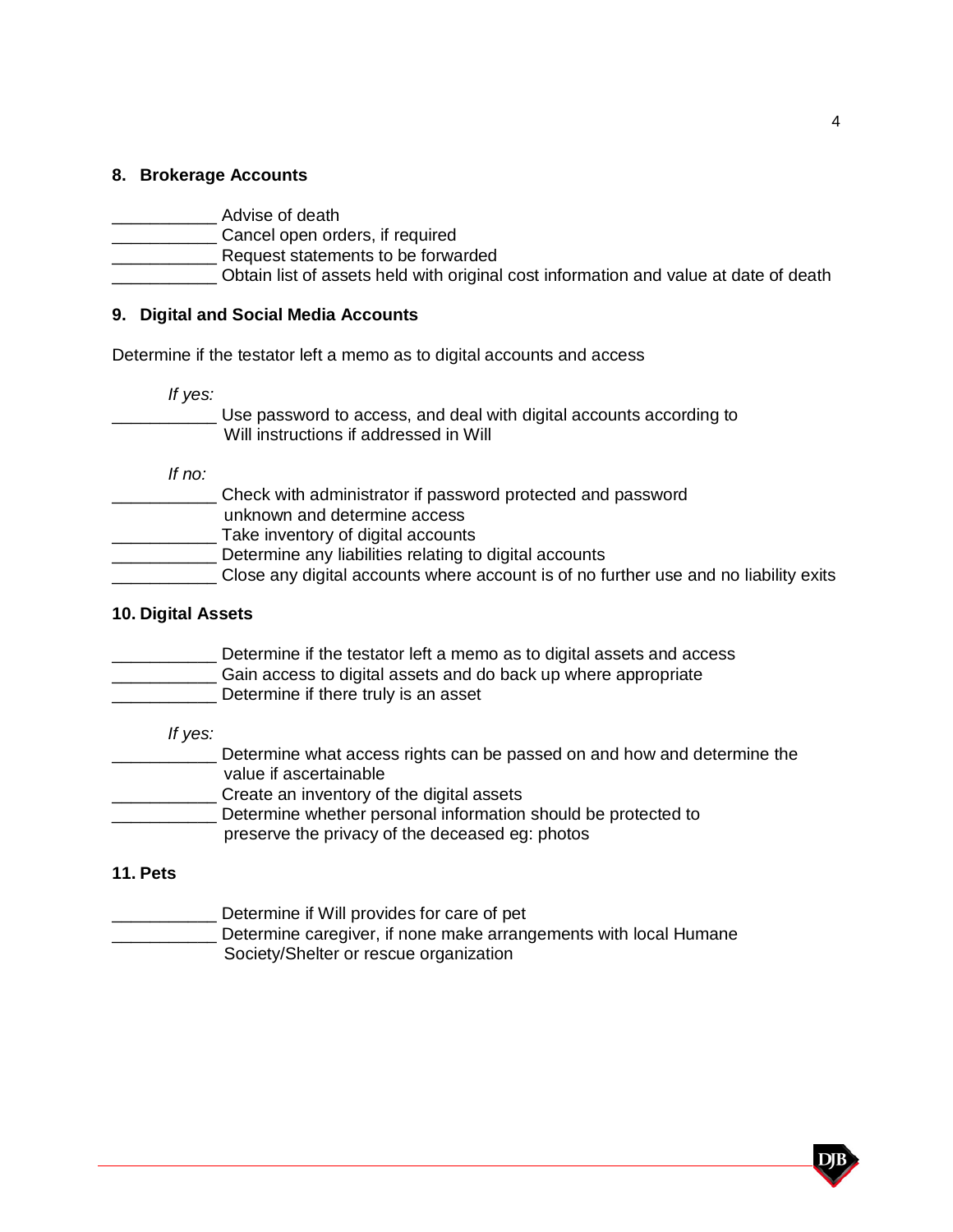# **Contact Third Parties:**

- \_\_\_\_\_\_\_\_\_\_\_ Contact and inform Canada Pension, or Quebec Pension Death Benefits, Survivor's Benefits, Veteran's Affairs, and where appropriate
	- make claims for death benefits for dependants eg. CPP Notify Service Canada to cancel entitlements under Income Security
- **Programs**
- Cancel health insurance coverage
- \_\_\_\_\_\_\_\_\_\_\_ Cancel social insurance card
- Cancel driver's license
- **EXECUTE:** Cancel magazine and newspaper subscriptions, cable television,
	- internet, club membership, home phone, cell phone and request rebate on a pro rata basis if applicable
- \_\_\_\_\_\_\_\_\_\_\_ Notify utilities for final reading and billing
- Request Canada Post to re-route mail
- **\_\_\_\_\_\_\_** Confirm outstanding balances and cancel credit cards determine if insurance exists to cover balances
- \_\_\_\_\_\_\_\_\_\_\_ Contact present and previous employer re: benefits (outstanding medical costs, life insurance, etc)
- \_\_\_\_\_ Contact executors/trustees of other estate where deceased may have entitlement or where deceased is named as executor of other estate
- \_\_\_\_\_\_ Contact lawyer/accountant used for personal/business
- **LECOLE CONTACT INVESTMENT/INSURANCE ADVISOR**
- \_\_\_\_\_\_\_\_\_\_\_ Contact insurance companies
- \_\_\_\_\_\_\_\_\_\_\_ Check with insurance broker re: insurance coverage on property
- \_\_\_\_\_\_\_\_\_\_\_ Where deceased receives pension from foreign jurisdiction (e.g. Social Security from the U.S.), notify foreign jurisdiction, cancel entitlement, make claim for death benefit, if applicable
- \_\_\_\_\_\_\_\_\_\_\_ Dispose of any unused medication with assistance of pharmacist
	- \_\_\_\_\_\_\_\_\_\_\_ Contact any social media administrators to remove deceased content

# **Compile Tax Information:**

- \_\_\_\_\_\_\_\_\_\_\_ Copies of last six years returns
- \_\_\_\_\_\_\_\_\_\_\_ Tax installments, medical, charitable receipts, etc.
- Prepare and file any T1 returns for previous years within six months of the date of death

# **Foreign Assets:**

- \_\_\_\_\_\_\_\_\_\_\_ Determine if a valid Will exists in foreign jurisdiction and conforms to jurisdiction
- If there is no valid Will then determine applicable legislation
- Hire an agent if appropriate to deal with matters in foreign jurisdiction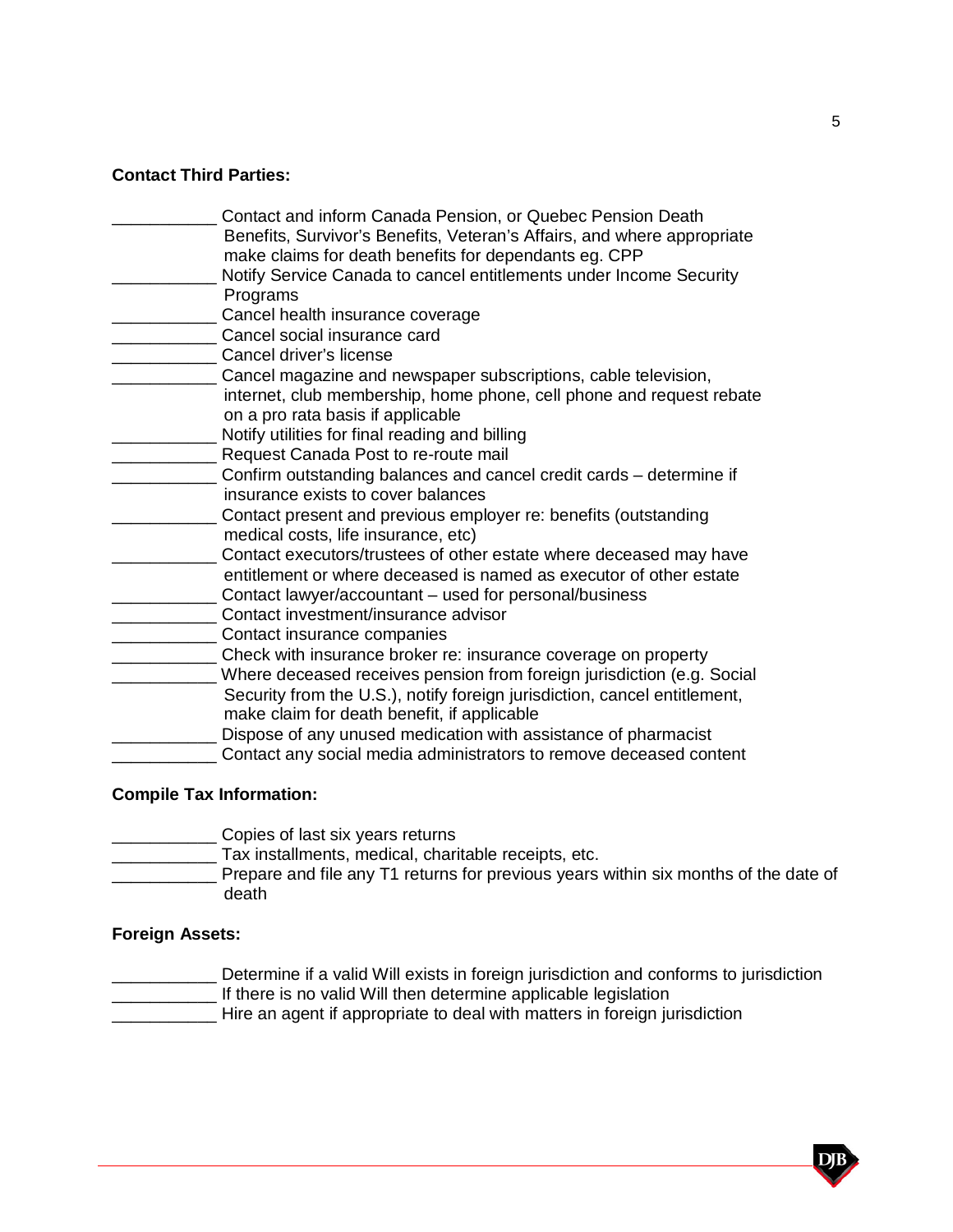## **Collect Information On Assets And Liabilities:**

- Review and collect information of liabilities of estate e.g. rental agreements **EXECUTE:** Determine if any assets are missing
- \_\_\_\_\_\_\_\_\_\_\_ Contact investment advisor/insurance advisor or financial planner for all information
- \_\_\_\_\_\_\_\_\_\_\_ Contact banks if not already done to ascertain balances, investments \_\_\_\_\_\_\_\_\_\_\_ Determine if there are matters to be litigated on behalf of estate or to what extent if any there will be liability for law suits involving the deceased and/or the estate
- Determine all liabilities outstanding at death, and interest accruing on outstanding debt after the date of death – determine what should be paid to save interest
- Determine personal guarantees made by deceased on loans
- \_\_\_\_\_\_\_\_\_\_\_ Collect any outstanding cheques

# **Valuation:**

**\_\_\_\_\_\_** Arrange for valuations of real estate, securities, personal property and automobiles

# **Beneficiary Designations:**

- **\_\_\_\_\_** Determine when last designation made (i.e. Will, policy application forming contract, other instrument)
- **EXECUTE:** Confirm institution recognizes last designation filed
- **File any and all documents necessary to assist or to make claims for or** on behalf of beneficiaries
- Put carrier on notice if proceeds will be contested by beneficiaries or have estate lawyer write letter putting on notice

# **RRSP/RRIF:**

**EXECUTE:** Request confirmation of benefits payable **Example 20** Ascertain plans payable to estate or whether designated beneficiary Determine requirements to receive monies

## **Insurance:**

- \_\_\_\_\_\_\_\_\_\_\_ Request confirmation of benefits payable
- **Example 20** Name of person entitled to receive benefits or confirm estate
- **LECT** Determine whether there are outstanding liabilities against policy
- \_\_\_\_\_\_\_\_\_\_\_ General inquiry as to whether other policies exist request
	- requirements necessary to have proceeds paid to beneficiary or estate \_\_\_\_\_\_\_\_\_\_\_ Arrange for payment of proceeds – to pay for certain debts immediately
		- e.g. funeral expense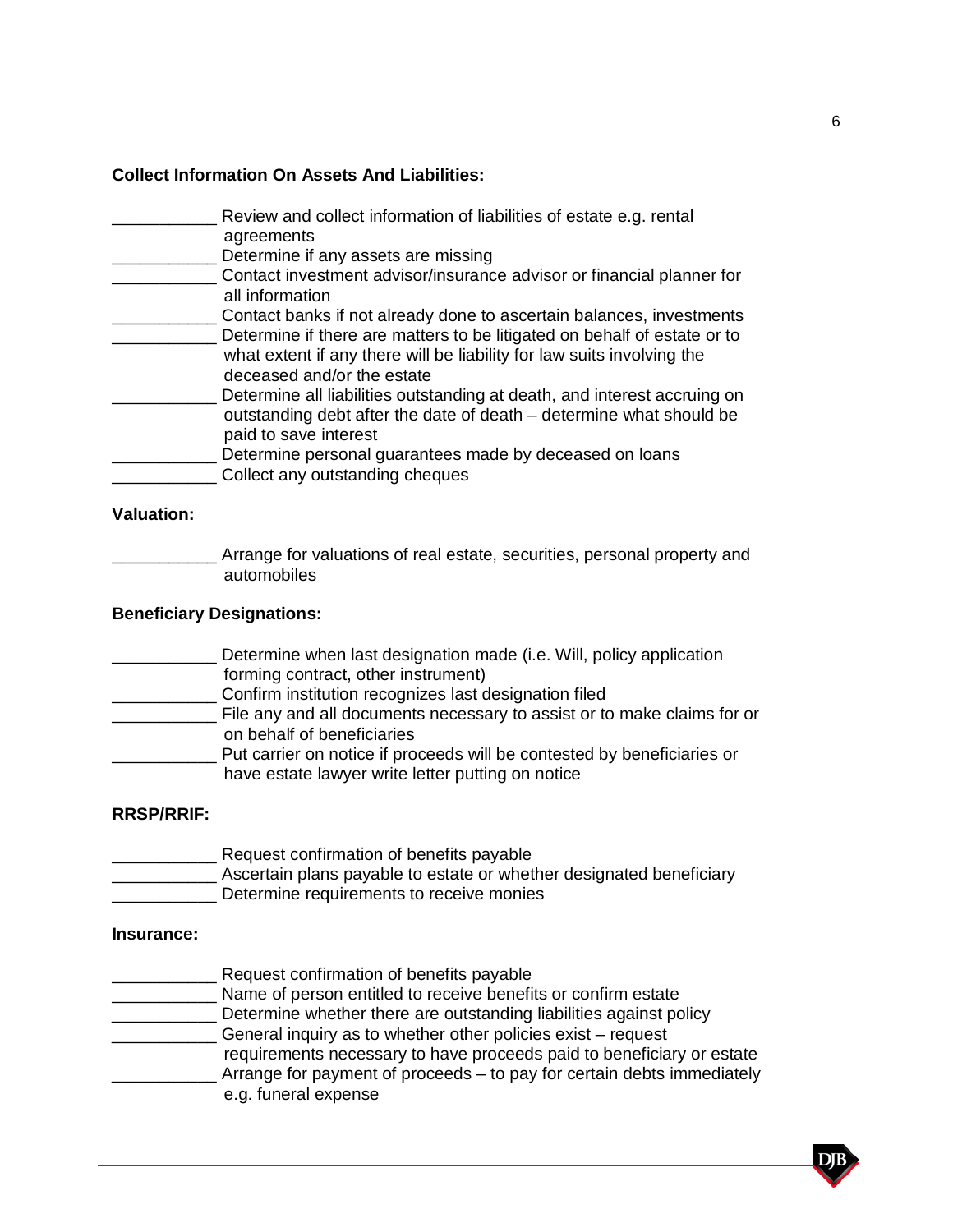## **Inventory:**

Prepare an inventory of assets and liabilities to include the following:

- **Lange 2.1** List by class and full details of assets
- \_\_\_\_\_\_\_\_\_\_\_ List assets by value and full particulars, including certificate numbers, registration particulars etc.
- **List maturity dates Interest rate**
- **EXECONCORDITY CALCULATE ACCRUMED CALCULATE ACCRUMED**
- **EXECTED** Provide information regarding foreign assets but do not list for probate
- **\_\_\_\_\_\_\_\_\_** Payments received and frequency
- \_\_\_\_\_\_\_\_\_\_\_ Full particulars of liabilities of estate
- \_\_\_\_\_\_\_\_\_\_\_ Collect any outstanding cheques

# **Application to Court:**

\_\_\_\_\_\_\_\_\_\_\_ Retain and meet with estate lawyer to complete application for proper certificate (documents required will vary from province to province) \_\_\_\_\_\_\_\_\_ Make provisions for any fees that may be applicable **Number 2016** Review documents and parties to be served and request originals and notarial copies of final orders

# **Debts of Estate:**

| Determine if advertisement for Notice to Creditors in newspaper is  |
|---------------------------------------------------------------------|
| worth the cost (if yes, expiry date must not predate issuance of    |
| certificate or probate obtained from court)                         |
| Once probate is granted, determine when advertisement for creditors |
| can expire                                                          |
| Provide ongoing reporting to beneficiaries                          |
| Where applicable obtain releases - avoid delay of distribution      |

# **ADMINISTRATION AND DISTRIBUTION**

Will differ on intestacy – see provincial legislation

## **1. Preliminary Matters**

- \_\_\_\_\_\_\_\_\_\_\_ When probate is granted, obtain sufficient notarial copies to transfer assets **\_\_\_\_\_\_\_\_\_\_\_** If ad for creditors has been done it must expire before distribution or accounting occurs (usually expiry happens for ad in 30 days) \_\_\_\_\_\_\_\_\_\_\_ Ask estate lawyer to register certificate or probate on title for real estate, if necessary
- \_\_\_\_\_\_\_\_\_\_\_ Consider executor's insurance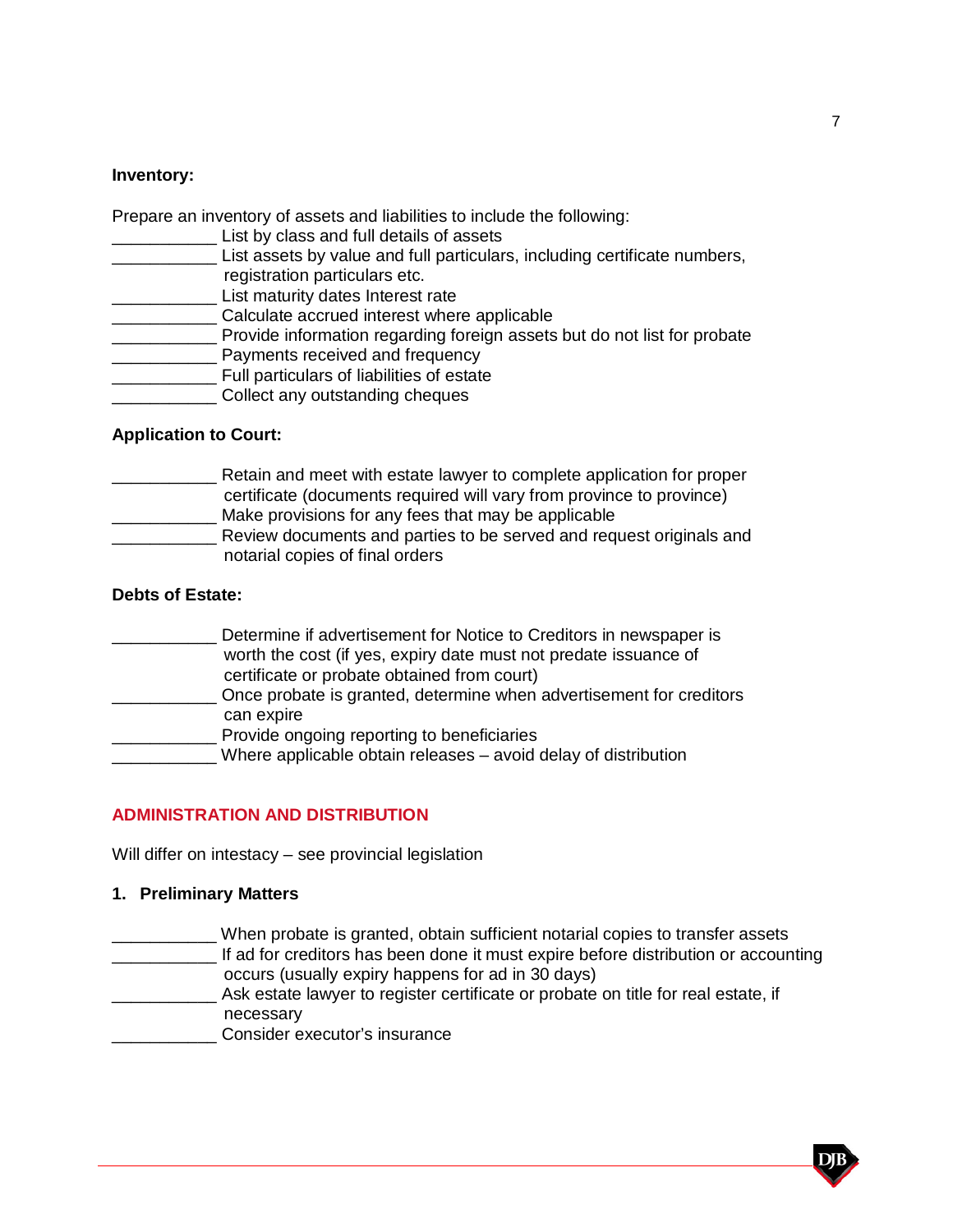# **2. Time Limitations**

Determine whether there are any time periods remaining outstanding restricting distribution e.g. family law or dependent relief claims

## **3. Review Will**

Determine scheme of distribution of assets \_\_\_\_\_\_\_\_\_\_\_ Consult with beneficiaries regarding in specie distribution (distribution in kind) where appropriate

# **4. Realize Assets**

\_\_\_\_\_\_\_\_\_\_\_ Bank accounts closed – transfer to estate account (if joint accounts – right of survivorship, provide financial Institution with death certificate and request transfer to surviving joint tenant) \_\_\_\_\_\_\_\_\_\_\_ Invest surplus of cash in accordance with terms of Will Sell or transfer real estate according to Will

## **5. Stocks and Bonds**

- **Example 1** Arrange for re-registration
- **EXECOMPLE COMPLETE declarations of transmission and powers of attorney required to transfer** securities
- \_\_\_\_\_\_\_\_\_\_\_ Sell to meet cash needs of estate
- \_\_\_\_\_\_\_\_\_\_\_ Sale for distribution
- \_\_\_\_\_\_\_\_\_\_\_ Transfer to beneficiaries pursuant to Will
- \_\_\_\_\_\_\_\_\_\_\_ Deliver securities and obtain receipts if distribution in kind

## **6. Prepare cheques/electronic transfers (where appropriate)**

- \_\_\_\_\_\_\_\_\_\_\_ Payment of debts
- \_\_\_\_\_\_\_\_\_\_\_ Payment of legacies
- \_\_\_\_\_\_\_\_\_\_\_ Payment of distribution

# **7. Legatees**

- **Write Payment made**
- Receipt obtained

## **8. Personal Effects**

- **LETTE** Deliver personal effects
- \_\_\_\_\_\_\_\_\_\_\_ Obtain receipts
- **EXECUCITE:** Sell depends on provisions in Will cash becomes residuary for distribution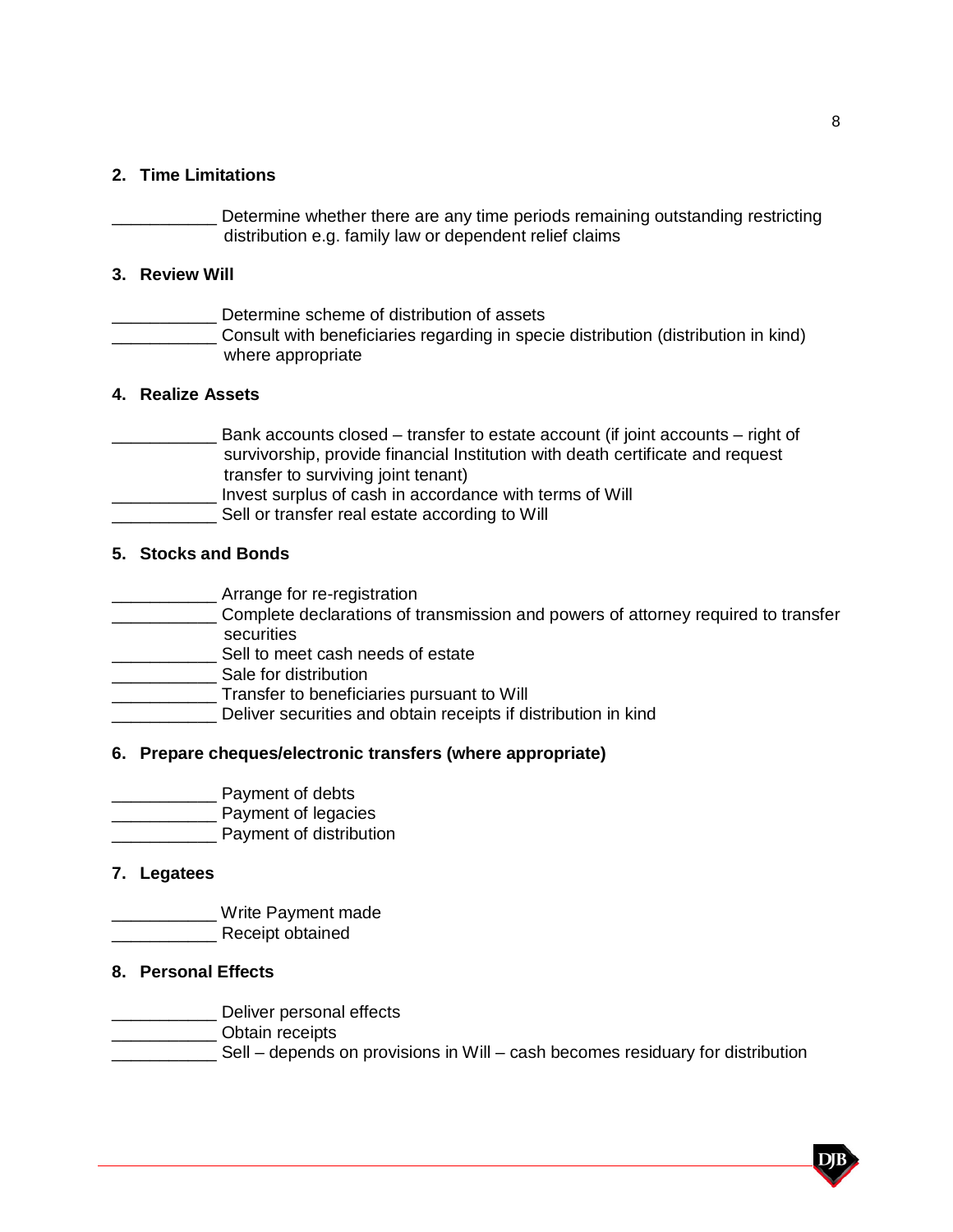# **9. Trusts**

Will provides for trusts, set up testamentary trusts and arrange for ongoing review of the investments and ongoing compliance within the rest of the terms of the trust e.g. payment of income

## **10. Tax Planning**

- **Consider spousal trust**
- **EXALLET CONSIDER INCOME Splitting opportunities**
- \_\_\_\_\_\_\_\_\_\_\_ Consider unused expenses
- **\_\_\_\_\_\_\_\_\_\_\_\_\_\_\_** Estimate current year and closing capital gains and exemption
- **Consider filing deadlines**
- \_\_\_\_\_\_\_\_\_\_\_ Consider separate returns
- **EXECUTE:** RRSP/RRIF contribution to a surviving spouse
- \_\_\_\_\_\_\_\_\_\_\_ Consider charitable gifts include in T1

# **11. Tax Returns**

| Prepare and file Terminal T1 Return and other returns with Canada Revenue           |
|-------------------------------------------------------------------------------------|
| Agency (CRA) and request *clearance certificate (terminal period returns must be    |
| filed by April 30th of the year following the year of death, or by six months from  |
| the date of death whichever is later)                                               |
| Prepare and file T3 Trust Information Return (the T3 return must be filed within 90 |
|                                                                                     |

- days from the year end of the taxation year which the estate has chosen or its deemed year-end)
- Determine if a Rights and Things return should be filed
	- Determine if deceased is up to date with U.S. tax filing
- \_\_\_\_\_\_\_\_\_\_\_ File U.S. return if applicable and all necessary forms for disclosure purposes \_\_\_\_\_\_\_\_\_\_\_ Obtain Goods and Service Tax clearances if applicable.

#### *\* Distribution of estate should not occur without receipt of clearance certificate*

## **12. Distribution**

**with the lit Will provides for outright distribution, obtain release for distribution** \_\_\_\_\_\_\_\_\_\_\_ Transfer assets or funds to beneficiaries

## **13. Cancel Insurance**

- **Cancel insurance on real estate when transferred or sold**
- **EXALGE 2018 CANCEL AUTOMOTIVE CANCEL AUTOMOTIVE CANCEL**
- \_\_\_\_\_\_\_\_\_\_\_ Cancel all other insurance once transferred or sold